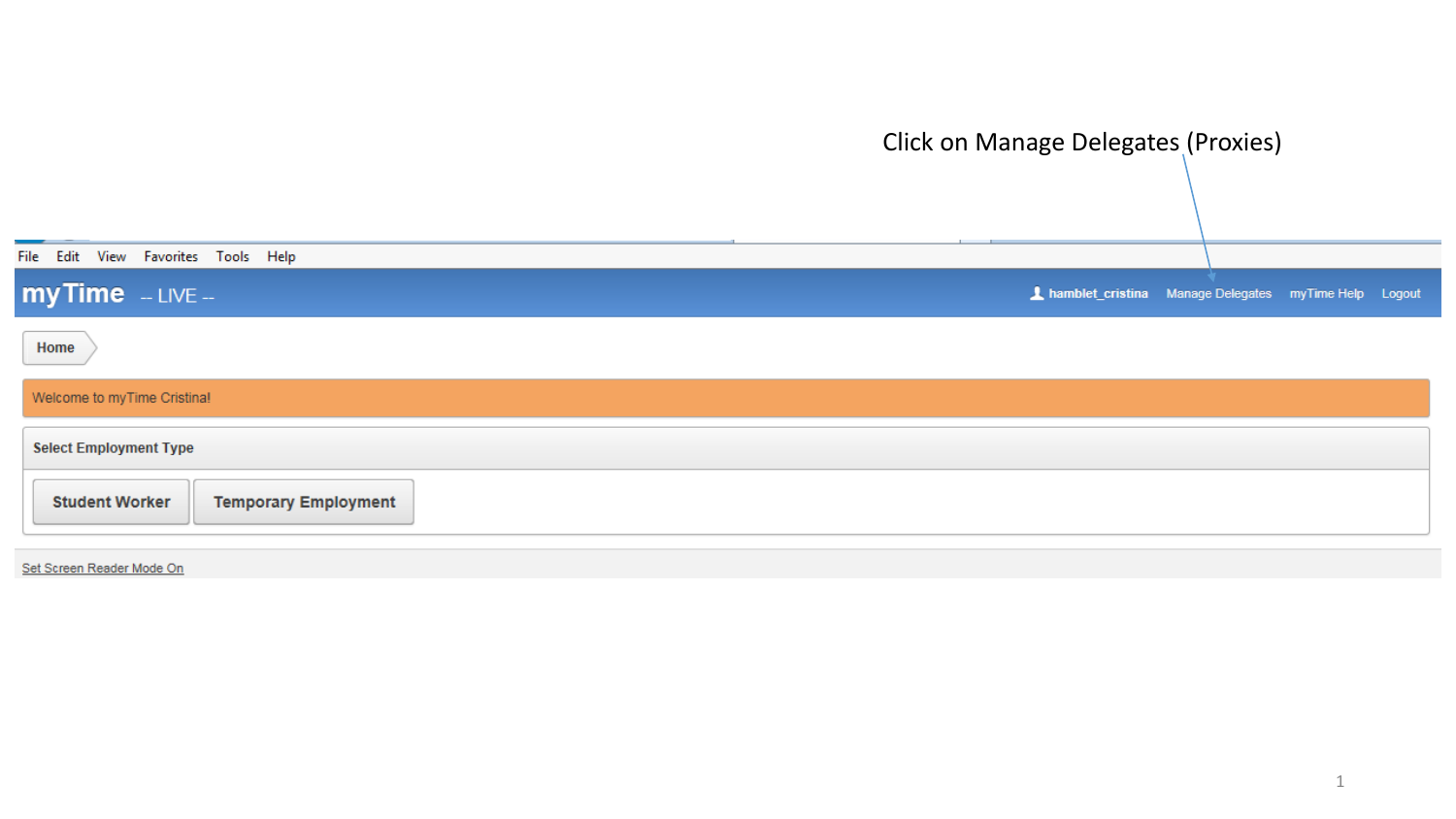

2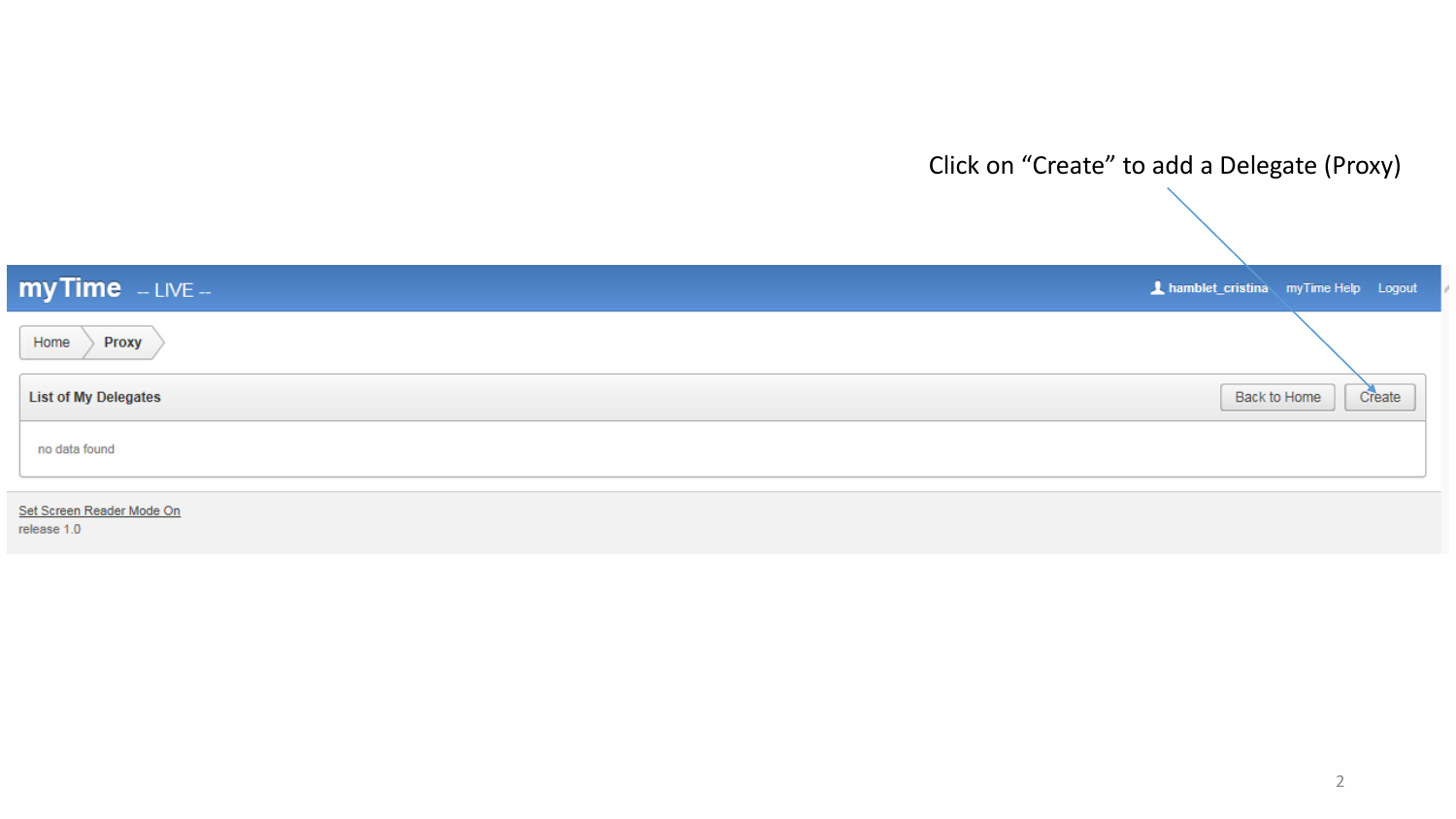After you click "Create", this screen will open. This is where you will choose the security settings for your proxy.

| $myTime$ - LIVE -                  |                                               | A hamblet_cristina myTime Help Logout |  |  |
|------------------------------------|-----------------------------------------------|---------------------------------------|--|--|
| <b>Proxy Edit</b><br>Home<br>Proxy |                                               |                                       |  |  |
| Proxy Info                         |                                               | Cancel and Back<br>Create             |  |  |
| Proxy User                         | - Select Proxy -<br>$\overline{\mathbf{v}}$   |                                       |  |  |
| Role                               | $\blacktriangledown$<br>- Select Proxy Role - |                                       |  |  |
| Proxy for Employee<br>Group        | - Select Employee Group - V                   |                                       |  |  |
| Proxy for Work Location            | - Select Work Location - V                    |                                       |  |  |
| Work Unit                          | - Select Work Unit - V                        |                                       |  |  |
| Proxy Start Date                   | 匾<br>03/03/2016                               |                                       |  |  |
| Proxy End Date                     | 圖                                             |                                       |  |  |
|                                    |                                               |                                       |  |  |

## Set Screen Reader Mode On

release 1.0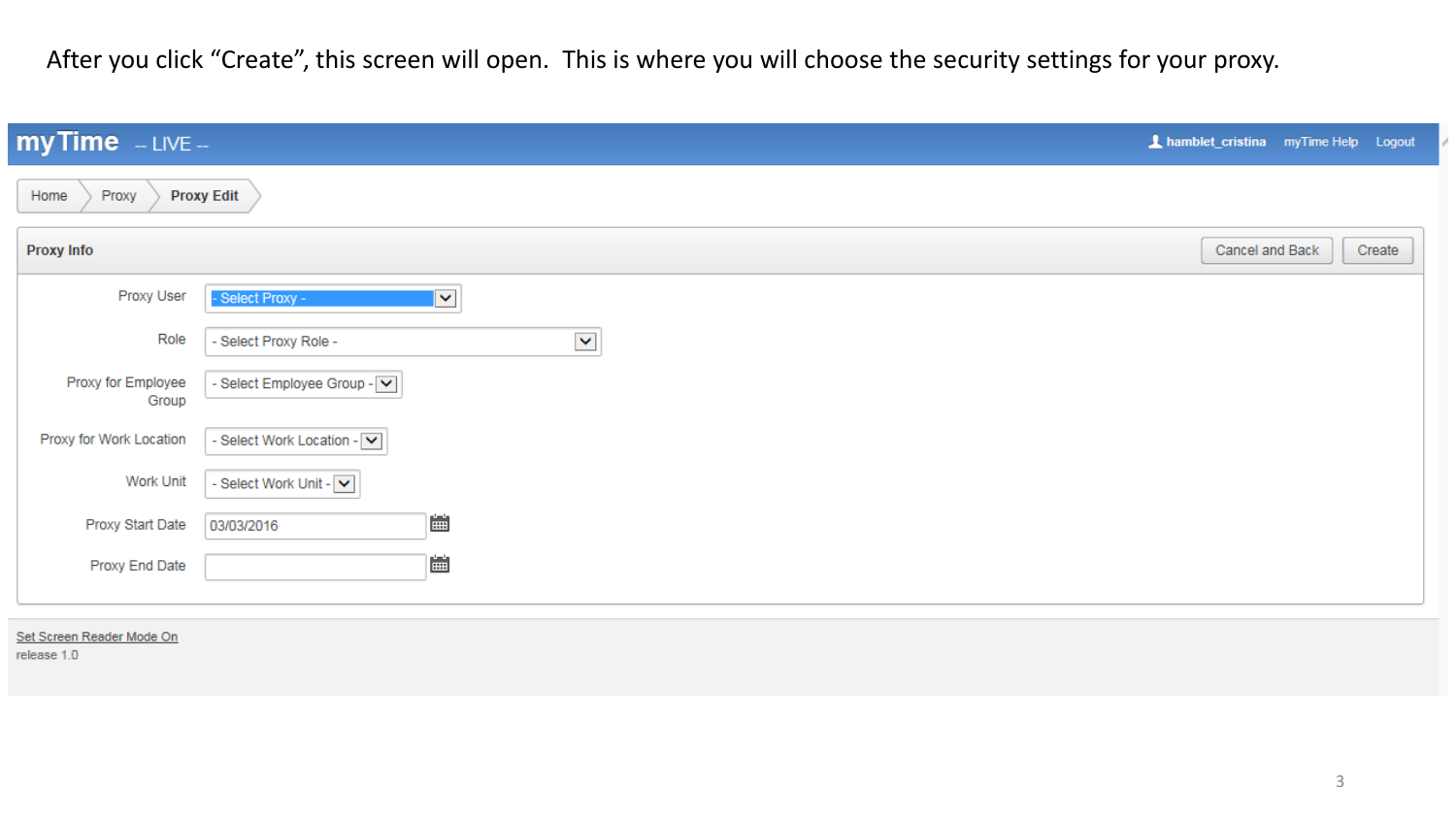## Here are the choices you will need to work through when setting up your proxy.

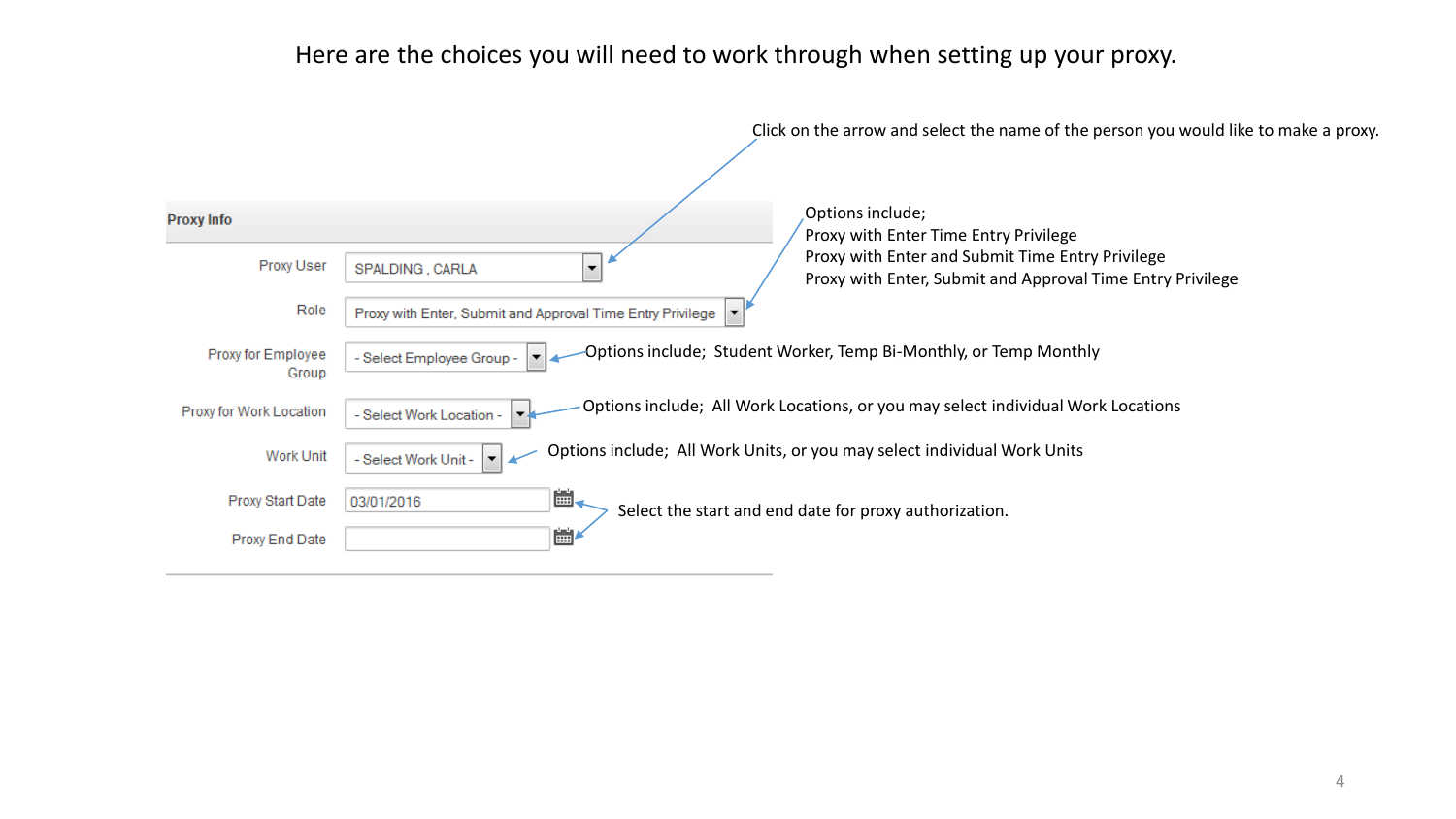This is an example of what a completed screen might look like. The next step would be to click "Create".

| $\sqrt{2}$ Proxy<br>$\times$ +           |                                                                                                                                                                                                |                                                                        |
|------------------------------------------|------------------------------------------------------------------------------------------------------------------------------------------------------------------------------------------------|------------------------------------------------------------------------|
|                                          | $\triangledown$ C $\big \big $ 8 $\triangledown$ Google<br>←) A https://isiscc.smc.edu/pls/smcweb/f?p=288:5:5599728009463::NO:5:P5_PRX_SUPERVISOR_ID:9036&cs=32AF8DE83E552182EF65F2D59912D60BF | $\hat{\mathbf{n}}$ =<br>$\mathsf{P}$<br>☆<br>嶂<br>$\ddot{\phantom{1}}$ |
| $myTime$ - LIVE -                        |                                                                                                                                                                                                | Spalding_carla myTime Help Logout                                      |
| Proxy Edit<br>Proxy<br>Home              |                                                                                                                                                                                                |                                                                        |
| <b>Proxy Info</b>                        |                                                                                                                                                                                                | Cancel and Back<br>Create                                              |
| Proxy User                               | $\boxed{\blacksquare}$<br>SPALDING, CARLA                                                                                                                                                      |                                                                        |
| Role                                     | Proxy with Enter, Submit and Approval Time Entry Privilege                                                                                                                                     |                                                                        |
| Proxy for Employee Group                 | $\vert \cdot \vert$<br><b>Temp Monthly</b>                                                                                                                                                     |                                                                        |
| Proxy for Work Location                  | $\vert \cdot \vert$<br>- All Work Location -                                                                                                                                                   |                                                                        |
| Work Unit                                | $\overline{\phantom{a}}$<br>- All Work Unit -                                                                                                                                                  |                                                                        |
| Proxy Start Date                         | 圖<br>09/02/2016                                                                                                                                                                                |                                                                        |
| Proxy End Date                           | E<br>06/30/2017                                                                                                                                                                                |                                                                        |
|                                          |                                                                                                                                                                                                |                                                                        |
| Set Screen Reader Mode On<br>release 1 0 |                                                                                                                                                                                                |                                                                        |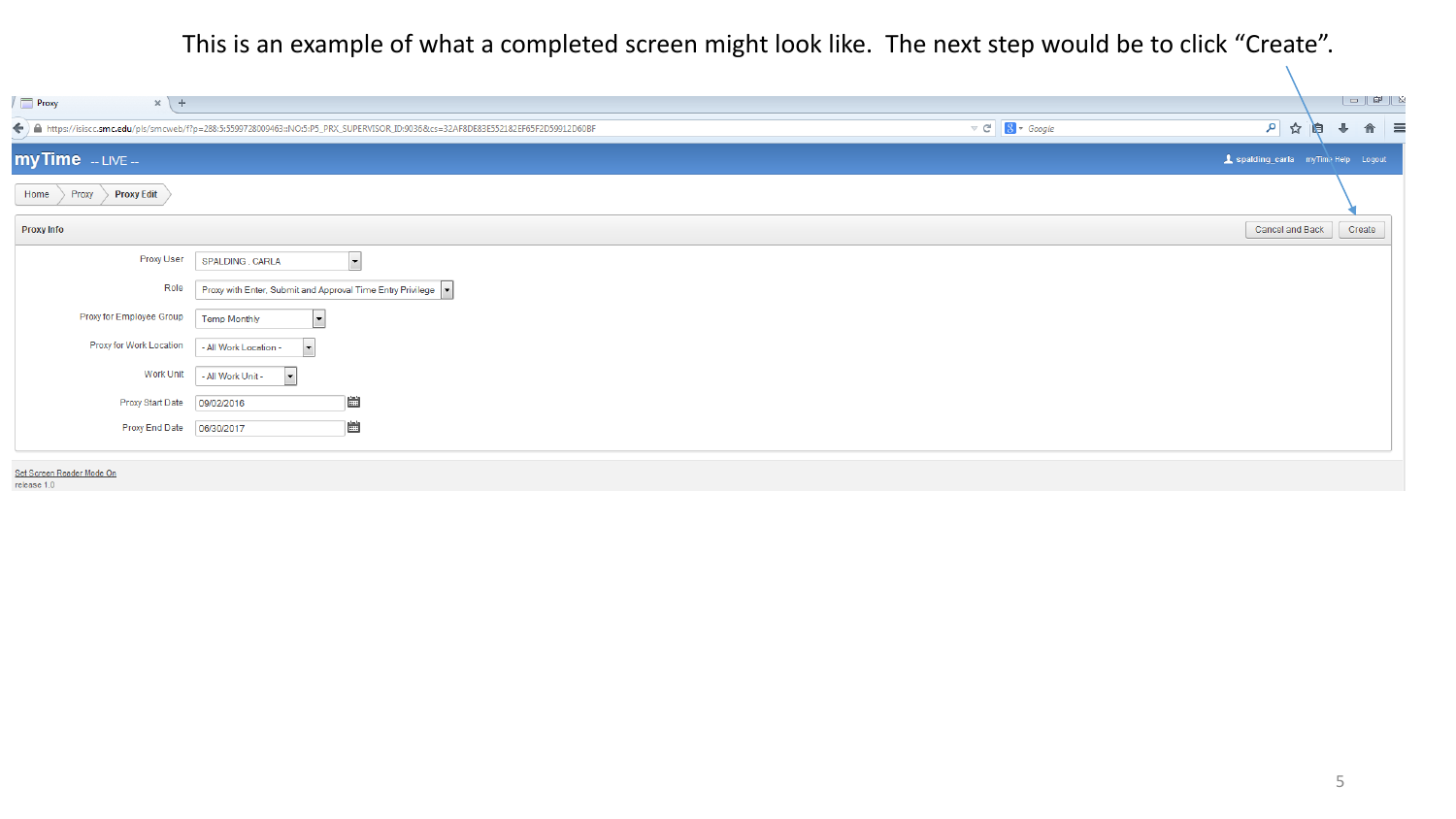After you click "Create", this screen will appear. You can now see the person you set up and you have the option to make edits from here if necessary by clicking the "pencil".

| Proxy                                                                                                                               |                                                                                                     |            |            |                                                        |              | $\Box$ |  |
|-------------------------------------------------------------------------------------------------------------------------------------|-----------------------------------------------------------------------------------------------------|------------|------------|--------------------------------------------------------|--------------|--------|--|
| $x +$                                                                                                                               |                                                                                                     |            |            |                                                        |              |        |  |
| ← Attps://isiscc.smc.edu/pls/smcweb/f?p=288:4:5599728009463:::::&success_msg=Action Processed%ZFDEE926C993B9DDEA7F675B8578338F66%2F |                                                                                                     |            |            | $\triangledown$ C' $\bigotimes$ $\triangledown$ Google | P ☆ 自 ↓ 合 :  |        |  |
| my Time - LIVE -                                                                                                                    |                                                                                                     |            |            | 1 spalding_carla myTime Help Logout                    |              |        |  |
| Home<br>Proxy                                                                                                                       |                                                                                                     |            |            |                                                        |              |        |  |
| <b>List of My Delegates</b>                                                                                                         |                                                                                                     |            |            |                                                        | Back to Home | Create |  |
| <b>Proxy Role</b><br>Edit Proxy Employee Name                                                                                       | Proxy for Employee Group Proxy for Work Location Work Loc Unit Desc Proxy Start Date Proxy End Date |            |            |                                                        |              |        |  |
| SPALDING, CARLA(31730) PROXY-APPROVAL Temporary Monthly                                                                             | $0 - All$<br>$0 - All$                                                                              | 09/02/2016 | 06/30/2017 |                                                        |              |        |  |
|                                                                                                                                     |                                                                                                     |            | $1 - 1$    |                                                        |              |        |  |